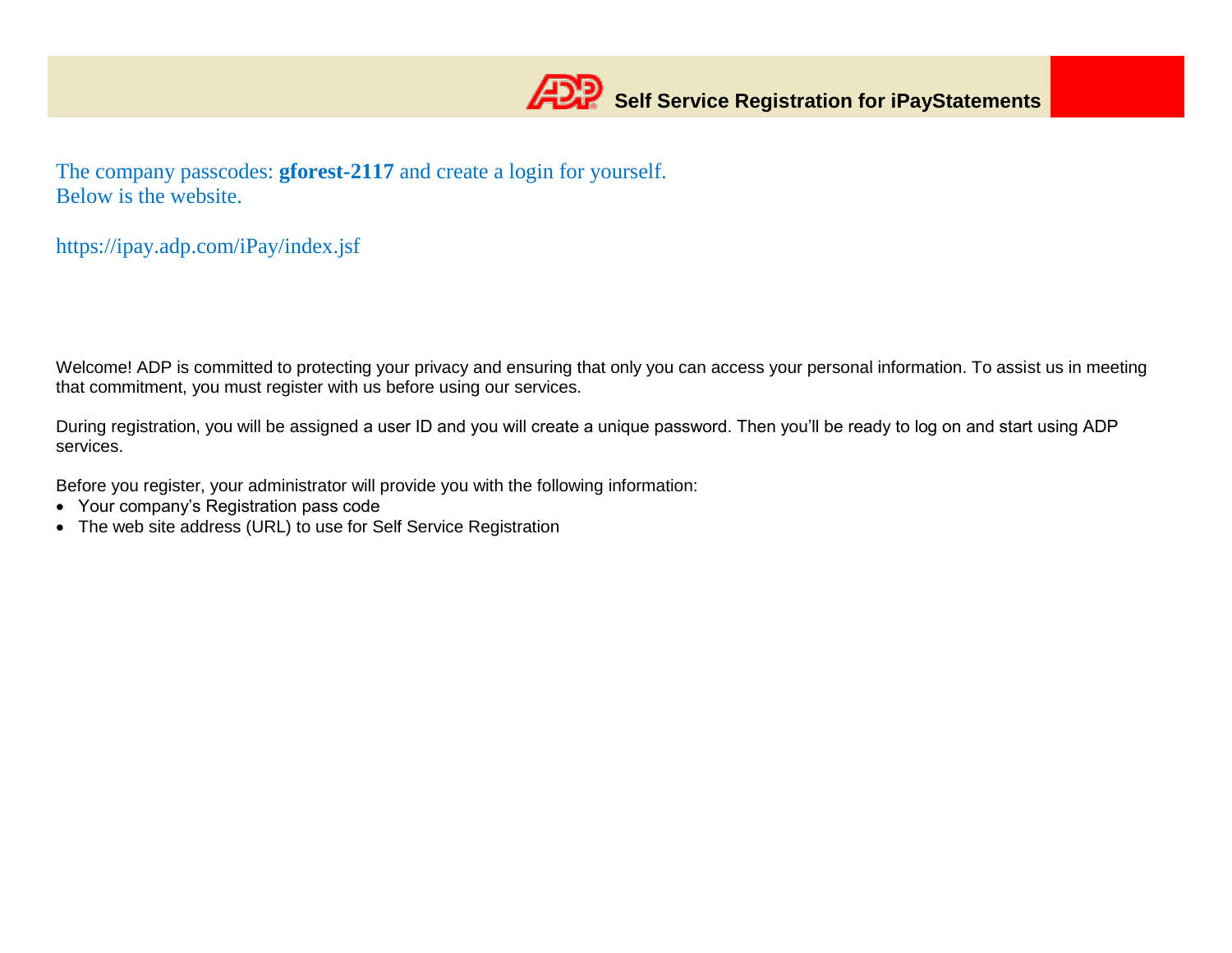

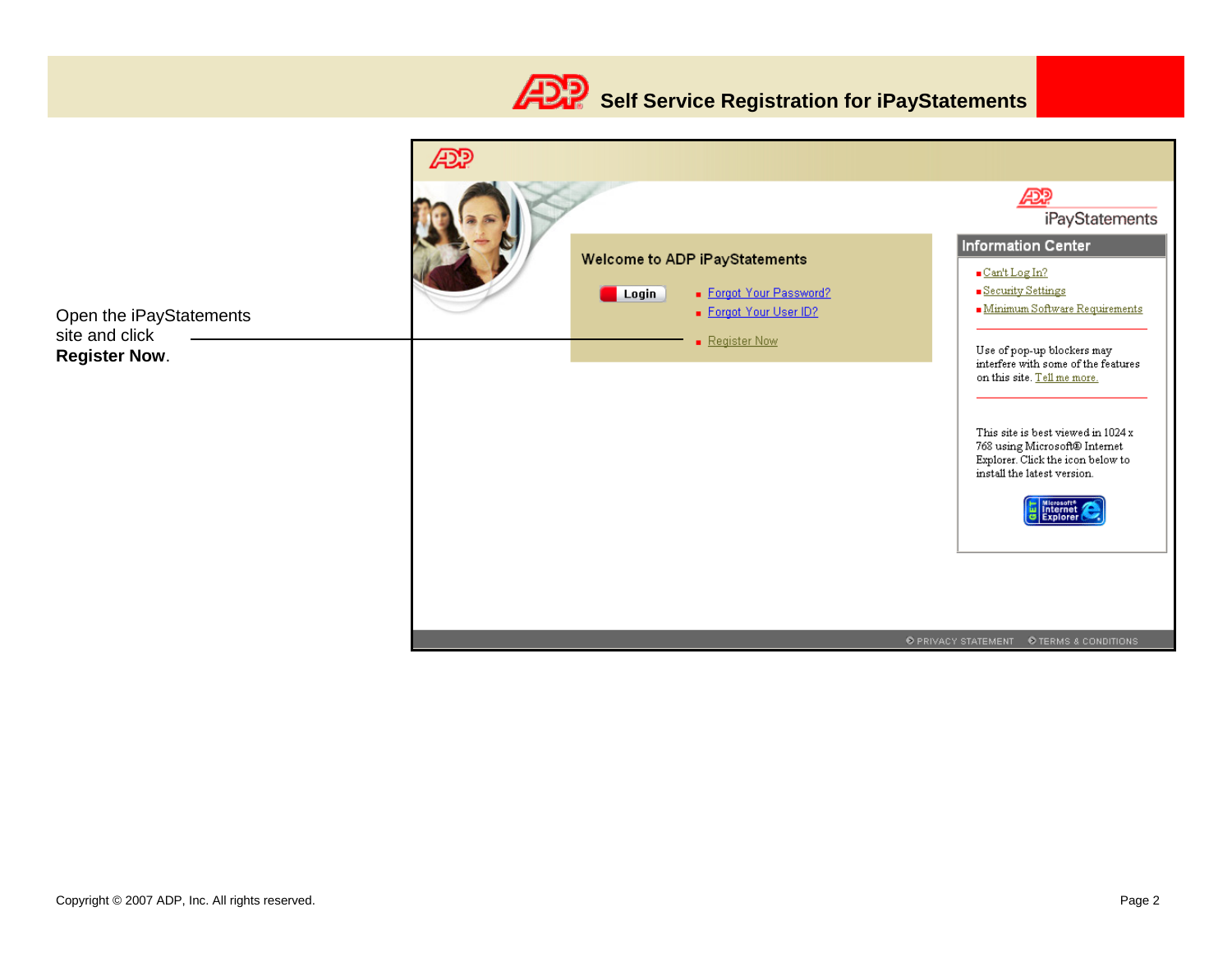## **Self Service Registration for iPayStatements**

|                              | <b>ADD</b>                                                                                                                                                                                                                                                                                                                                                                                                                                  |  |  |  |  |  |
|------------------------------|---------------------------------------------------------------------------------------------------------------------------------------------------------------------------------------------------------------------------------------------------------------------------------------------------------------------------------------------------------------------------------------------------------------------------------------------|--|--|--|--|--|
|                              | Welcome!                                                                                                                                                                                                                                                                                                                                                                                                                                    |  |  |  |  |  |
|                              | Welcomel ADP is committed to protecting your privacy and ensuring that only you can access your personal information. To assist<br><b>Privacy &amp; Security</b><br>us in meeting that commitment, you must register with us before using our services. During registration, you'll be assigned a user ID<br>and you'll create a unique password. Then you'll be ready to log on and start using ADP services.<br>• Our Security Commitment |  |  |  |  |  |
| Click Register now.          | <b>ADP Privacy Statement</b><br>Ready to get started?<br><b>Register now</b><br><b>E</b> Legal Information                                                                                                                                                                                                                                                                                                                                  |  |  |  |  |  |
|                              | The Registration Process At-a-Glance<br>Here is how to register for ADP services:                                                                                                                                                                                                                                                                                                                                                           |  |  |  |  |  |
|                              | Enter your registration pass code                                                                                                                                                                                                                                                                                                                                                                                                           |  |  |  |  |  |
|                              | Verify your identity                                                                                                                                                                                                                                                                                                                                                                                                                        |  |  |  |  |  |
|                              | Enter your contact information                                                                                                                                                                                                                                                                                                                                                                                                              |  |  |  |  |  |
|                              | Enter your security information                                                                                                                                                                                                                                                                                                                                                                                                             |  |  |  |  |  |
|                              | O View your user ID and create your password                                                                                                                                                                                                                                                                                                                                                                                                |  |  |  |  |  |
|                              | What you need to register:<br>Registration pass code Learn More<br><b>Already Registered?</b>                                                                                                                                                                                                                                                                                                                                               |  |  |  |  |  |
|                              | Do you already have an ADP user ID in the following format: JSmith@Company?<br>If yes, you are already registered for ADP services. Do you want to add a service?                                                                                                                                                                                                                                                                           |  |  |  |  |  |
|                              |                                                                                                                                                                                                                                                                                                                                                                                                                                             |  |  |  |  |  |
|                              | <b>Register for ADP Services</b>                                                                                                                                                                                                                                                                                                                                                                                                            |  |  |  |  |  |
|                              | Please enter the following information to register for ADP services.                                                                                                                                                                                                                                                                                                                                                                        |  |  |  |  |  |
|                              | Step 1 of 6                                                                                                                                                                                                                                                                                                                                                                                                                                 |  |  |  |  |  |
|                              | <b>Enter Your Registration Pass Code</b>                                                                                                                                                                                                                                                                                                                                                                                                    |  |  |  |  |  |
|                              | 1. Enter Your Registration<br>Your employer provided you with a registration pass code when they instructed you to register online for ADP services. If you don't know<br>Pass Code                                                                                                                                                                                                                                                         |  |  |  |  |  |
|                              | what your pass code is, contact your administrator for assistance.<br>2. Verify Your Identity                                                                                                                                                                                                                                                                                                                                               |  |  |  |  |  |
|                              | 3. Enter Your Contact<br>Note: The pass code is not case-sensitive.<br>Information<br>$\blacktriangleright$ = Required<br>4. Enter Your Security<br>Information                                                                                                                                                                                                                                                                             |  |  |  |  |  |
| Enter your Registration pass | 5. View Your User Id & Create                                                                                                                                                                                                                                                                                                                                                                                                               |  |  |  |  |  |
| code and click Next.         | Your Password<br><b>Registration Pass Code: ▶</b><br>(Example: Genco-1234abc)<br>6. Confirmation                                                                                                                                                                                                                                                                                                                                            |  |  |  |  |  |
|                              | <b>Next</b>                                                                                                                                                                                                                                                                                                                                                                                                                                 |  |  |  |  |  |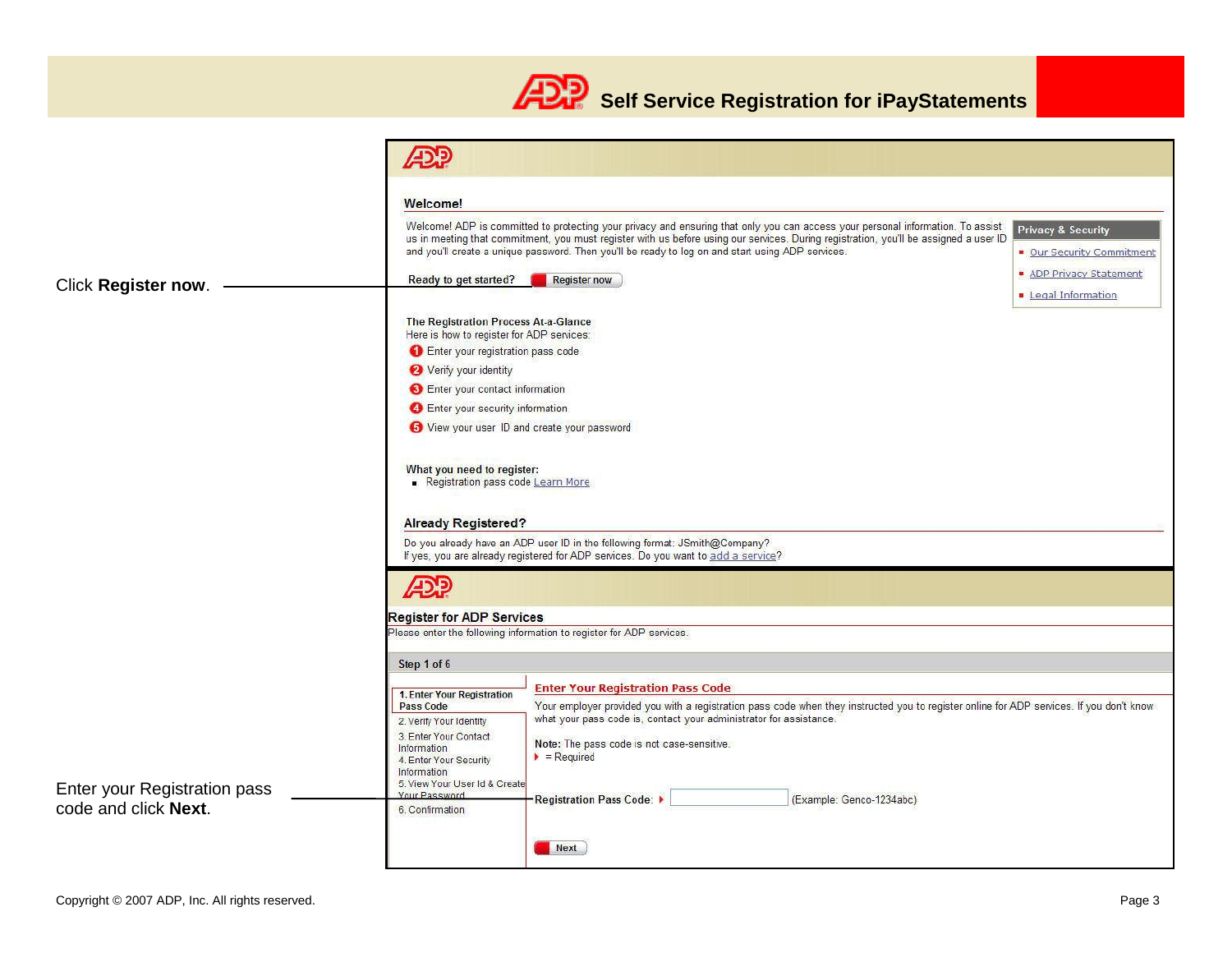

|                                                                                    | <b>Register for ADP Services</b>                                                                                                                   |                                                                                                                                                                                                                 |                                                      |                                                                                                                         |  |  |
|------------------------------------------------------------------------------------|----------------------------------------------------------------------------------------------------------------------------------------------------|-----------------------------------------------------------------------------------------------------------------------------------------------------------------------------------------------------------------|------------------------------------------------------|-------------------------------------------------------------------------------------------------------------------------|--|--|
|                                                                                    |                                                                                                                                                    | Please enter the following information to register for ADP services.                                                                                                                                            |                                                      |                                                                                                                         |  |  |
|                                                                                    | Step 2 of 6                                                                                                                                        |                                                                                                                                                                                                                 |                                                      |                                                                                                                         |  |  |
|                                                                                    | 1. Enter Your Registration<br>Pass Code                                                                                                            | <b>Verify Your Identity</b>                                                                                                                                                                                     |                                                      |                                                                                                                         |  |  |
|                                                                                    | 2. Verify Your Identity                                                                                                                            | Your Social Security number is used during the account creation process; it is not used for any other purpose.                                                                                                  |                                                      |                                                                                                                         |  |  |
| Enter your name, Social<br>Security number, and date<br>of birth. Then click Next. | 3. Enter Your Contact<br>Information<br>4. Enter Your Security<br>Information<br>5. View Your User Id & Create<br>Your Password<br>6. Confirmation | $\blacktriangleright$ = Required<br><b>First Name:</b><br><b>Last Name:</b><br><b>Social Security Number:</b><br>Confirm Social Security Number: $\rightarrow$<br>Birth Month and Day:<br><b>Next</b><br>Cancel | 24<br>$\blacktriangleright$ May<br>$\checkmark$<br>٠ | Ml:<br>(Apostrophes and hyphens are allowed.)<br>(All nine numbers in any format.)<br>(All nine numbers in any format.) |  |  |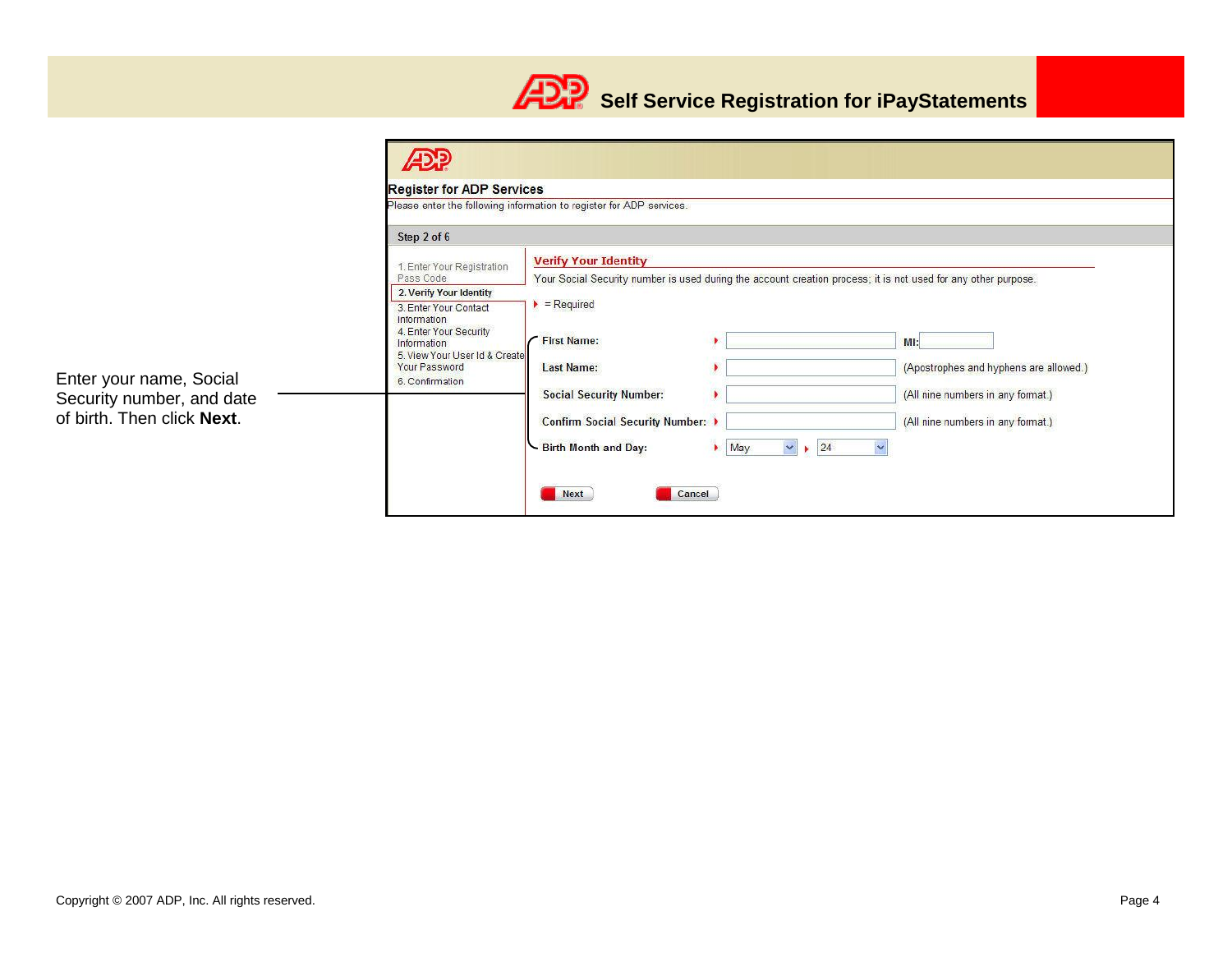

| <b>Verify Your Identity</b><br>1. Enter Your Registration<br>We need some more information in order to verify your identity. Please complete the information on this page.<br>2. Verify Your Identity<br>$\blacktriangleright$ = Required<br>3. Enter Your Contact<br>A. Select a Service<br>4. Enter Your Security<br>$\checkmark$<br>Service:   iPay Statements<br>5. View Your User Id & Create<br><b>B. Select a Document</b><br>You can use personal information from one of the following documents to verify your identity. Have the document available and select which<br>one you want to use.<br>⊙ Pay Statement/Earnings Statement<br>O Form W-2<br>C. iPay Information                                                                                                                                                                                                                                                                                                                                                              |
|-------------------------------------------------------------------------------------------------------------------------------------------------------------------------------------------------------------------------------------------------------------------------------------------------------------------------------------------------------------------------------------------------------------------------------------------------------------------------------------------------------------------------------------------------------------------------------------------------------------------------------------------------------------------------------------------------------------------------------------------------------------------------------------------------------------------------------------------------------------------------------------------------------------------------------------------------------------------------------------------------------------------------------------------------|
| <b>Sample Pay Statement/Earnings Statement</b><br>Important: If your company code (CO) begins with<br>PCS (e.g., PCSABC), use the Sample PCS<br>FAX DEPT. CLOCK NUMBER<br>ÆP<br><b>Earnings Statement</b><br>Statement to enter the following information.<br>CO.<br><b>ACME SUP</b><br>NUMBER<br>12/19/2003<br><b>FILE</b><br>475 KNAI<br>12/26/2003<br>CO:<br>Pay date<br>Social Security Number: 099-99-9999<br>Taxable Marital Status: Married<br><b>CHRIS</b><br>101 MAIN ST<br>File:<br>ANYTOWN, USA 12345<br>Social Security Numbe<br><b>Number</b><br>(Check/Advice #):<br>Other Benefits and<br>Regular<br>32.00<br>Information<br>10.00<br>320.00<br>16,640.00<br>this period<br>total to date<br>1.00<br>Overtime<br>15.00<br>15.00<br>780.00<br>Group Term Life<br>27.00<br>Pay Date<br>Holiday<br>10.00<br>8.00<br>80.00<br>4,160.00<br>840.00<br>Loan Amt Paid<br>$\vert$ Jan $\vert \vee \vert \vert \vert$ 01 $\vert \vee \vert \vert \vert$ 2007 $\vert \vee \vert$<br>Tuition<br>$-37.45$<br>1,946.80<br>(Check/Advice Date): |
|                                                                                                                                                                                                                                                                                                                                                                                                                                                                                                                                                                                                                                                                                                                                                                                                                                                                                                                                                                                                                                                 |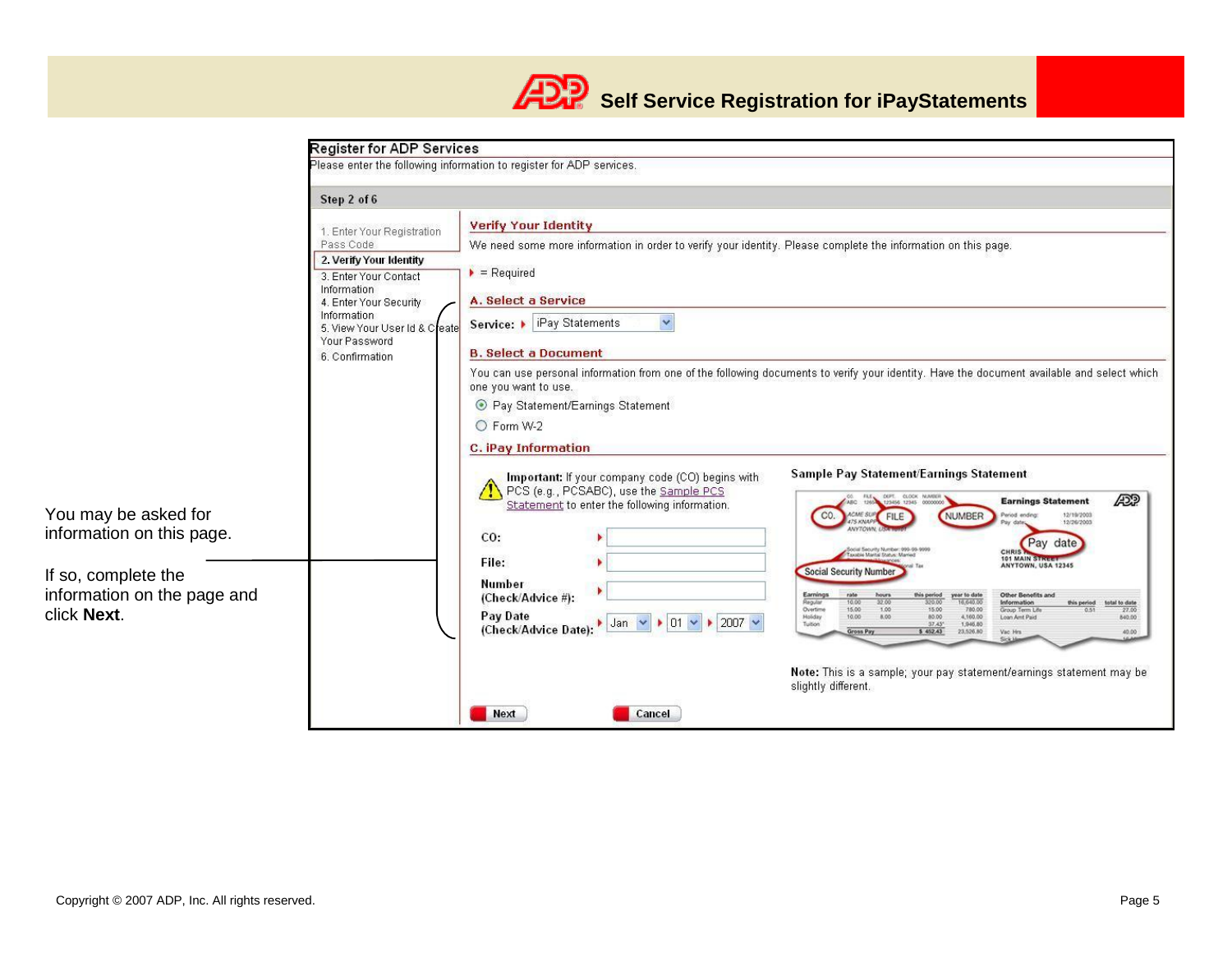

|                           | <b>Register for ADP Services</b>                                     |                                                                                                          |        |                            |                                        |                                                       |
|---------------------------|----------------------------------------------------------------------|----------------------------------------------------------------------------------------------------------|--------|----------------------------|----------------------------------------|-------------------------------------------------------|
|                           | Please enter the following information to register for ADP services. |                                                                                                          |        |                            |                                        |                                                       |
|                           | Step 3 of 6                                                          |                                                                                                          |        |                            |                                        |                                                       |
|                           | 1. Enter Your Registration                                           | <b>Enter Your Contact Information</b>                                                                    |        |                            |                                        |                                                       |
|                           | Pass Code<br>2. Verify Your Identity                                 | Your e-mail address is only used for notifications. If necessary, you can change this information later. |        |                            |                                        |                                                       |
|                           | 3. Enter Your Contact<br>Information                                 | $\blacktriangleright$ = Required                                                                         |        |                            |                                        |                                                       |
| Enter your e-mail address | 4. Enter Your Security<br>Information                                | <b>First Name:</b>                                                                                       |        | $\blacktriangleright$ John | MI:                                    |                                                       |
| and click Next.           | 5. View Your User Id & Create<br>Your Password                       | <b>Last Name:</b>                                                                                        | Doe    |                            | (Apostrophes and hyphens are allowed.) |                                                       |
|                           | 6. Confirmation                                                      | <b>Business/Personal E-Mail:</b>                                                                         |        |                            |                                        | (This e-mail address is only used for notifications.) |
| Your phone number is      |                                                                      | Confirm E-Mail:                                                                                          |        |                            |                                        |                                                       |
| optional.                 |                                                                      | Phone:                                                                                                   |        |                            |                                        | (Area code and number in any format.)                 |
|                           |                                                                      | Next                                                                                                     | Cancel |                            |                                        |                                                       |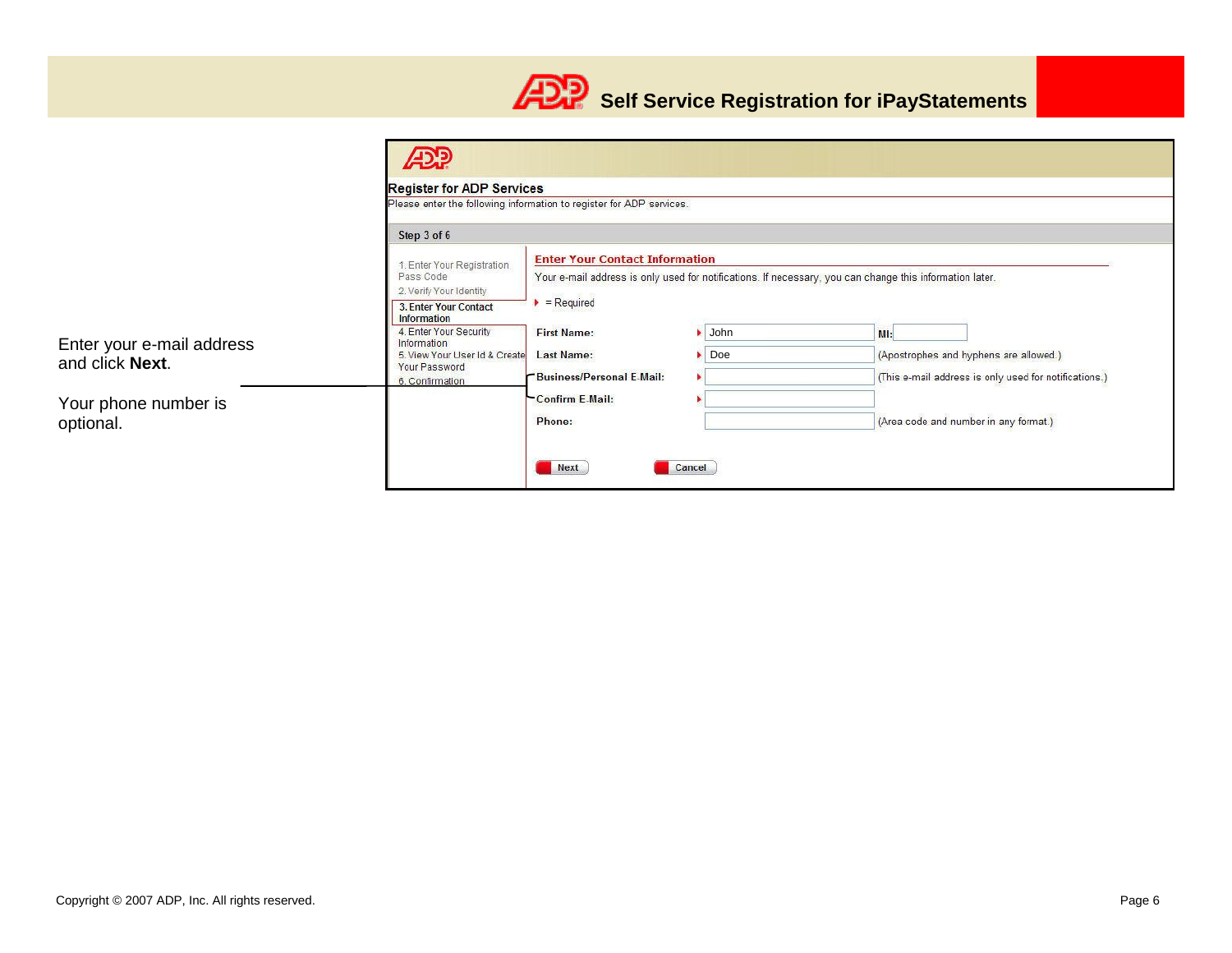

|                                                                                                                                                                                                                                  |                                                                                                                                                                                                                                                                                                                                                                | <b>Register for ADP Services</b><br>Please enter the following information to register for ADP services.                                              |  |  |  |  |  |
|----------------------------------------------------------------------------------------------------------------------------------------------------------------------------------------------------------------------------------|----------------------------------------------------------------------------------------------------------------------------------------------------------------------------------------------------------------------------------------------------------------------------------------------------------------------------------------------------------------|-------------------------------------------------------------------------------------------------------------------------------------------------------|--|--|--|--|--|
|                                                                                                                                                                                                                                  |                                                                                                                                                                                                                                                                                                                                                                |                                                                                                                                                       |  |  |  |  |  |
|                                                                                                                                                                                                                                  | Step 4 of 6                                                                                                                                                                                                                                                                                                                                                    |                                                                                                                                                       |  |  |  |  |  |
| 1. Enter Your Registration.<br>Pass Code<br>2. Verify Your Identity<br>3. Enter Your Contact<br>Information<br><b>4. Enter Your Security</b>                                                                                     | <b>Enter Your Security Information</b><br>For security reasons, you must select two different security questions and provide their answers. If you forget your logon information, you<br>will be asked to answer the questions in order to verify your identity.<br>Important: Be sure to choose answers you can remember.<br>$\blacktriangleright$ = Required |                                                                                                                                                       |  |  |  |  |  |
| Enter your place of birth. -                                                                                                                                                                                                     | <b>Information</b><br>5. View Your User Id & Create<br>Your Password<br>6. Confirmation                                                                                                                                                                                                                                                                        | City/Town of Birth:                                                                                                                                   |  |  |  |  |  |
| Select your security questions, enter<br>your answers, and then click Next.                                                                                                                                                      |                                                                                                                                                                                                                                                                                                                                                                | Select a question from the list and enter your answer.<br><b>Security Question 1:</b><br>$\checkmark$<br>Answer 1:                                    |  |  |  |  |  |
| <b>Important:</b> The security questions<br>and answers are used if you forget<br>your logon credentials so be sure to<br>choose information that you can<br>remember.                                                           |                                                                                                                                                                                                                                                                                                                                                                | Select a different question from the list and enter your answer.<br><b>Security Question 2:</b><br>$\checkmark$<br>Answer 2:<br><b>Next</b><br>Cancel |  |  |  |  |  |
| $\mathbf{v}$ , and the set of the set of the set of the set of the set of the set of the set of the set of the set of the set of the set of the set of the set of the set of the set of the set of the set of the set of the set |                                                                                                                                                                                                                                                                                                                                                                |                                                                                                                                                       |  |  |  |  |  |

You should make a note of your answers and keep them in a safe place.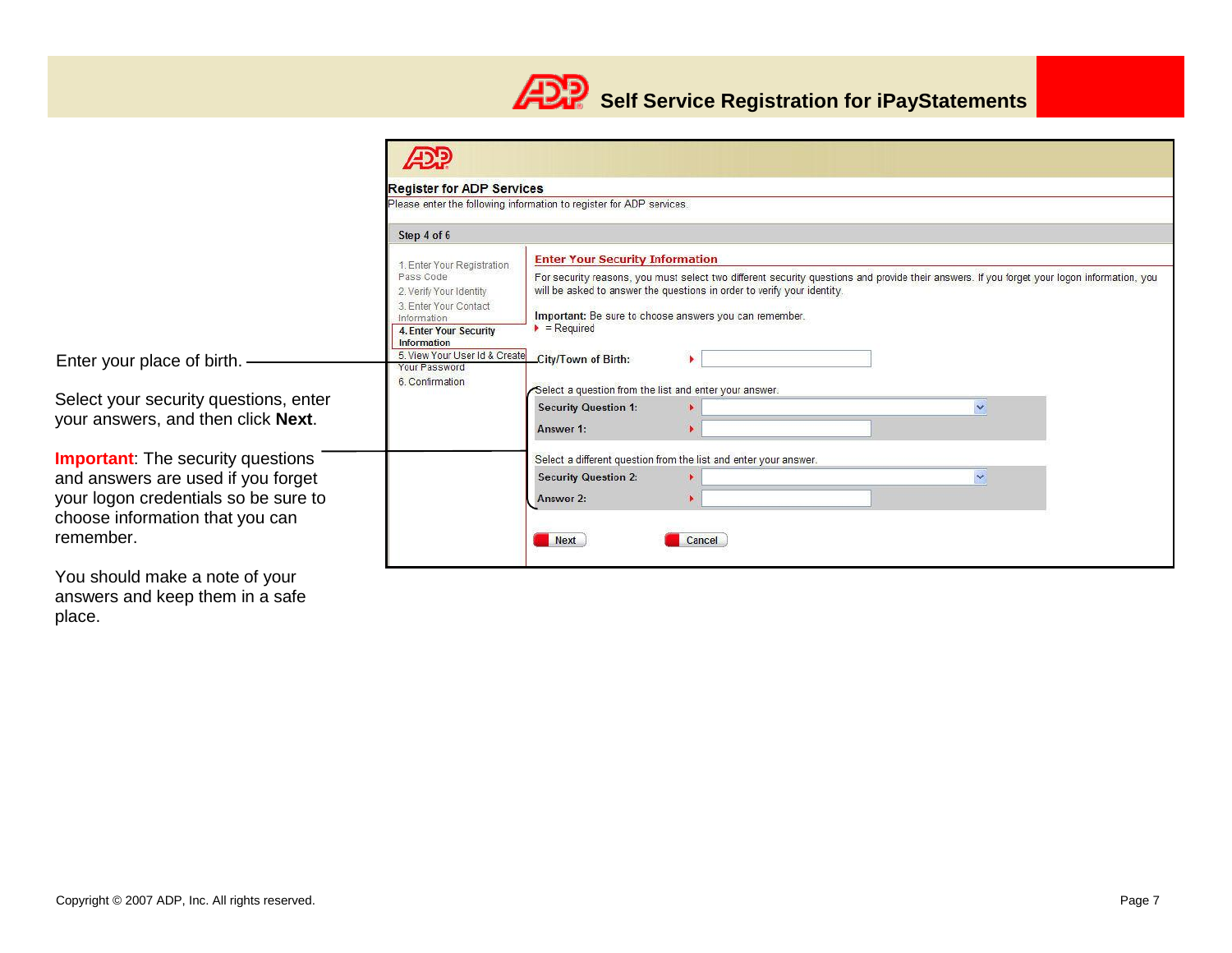

|                                                              |                                                                | <b>Register for ADP Services</b><br>Please enter the following information to register for ADP services.                                                                              |  |  |  |  |  |
|--------------------------------------------------------------|----------------------------------------------------------------|---------------------------------------------------------------------------------------------------------------------------------------------------------------------------------------|--|--|--|--|--|
|                                                              |                                                                |                                                                                                                                                                                       |  |  |  |  |  |
|                                                              | Step 5 of 6                                                    |                                                                                                                                                                                       |  |  |  |  |  |
|                                                              | 1. Enter Your Registration                                     | <b>View Your ADP Services User ID</b>                                                                                                                                                 |  |  |  |  |  |
|                                                              | Pass Code<br>2. Verify Your Identity                           | Your user ID is provided below. You'll use this ID and password to log on to ADP services. A confirmation e-mail containing your user ID will<br>be sent to the address you provided. |  |  |  |  |  |
|                                                              | 3. Enter Your Contact<br>Information<br>4. Enter Your Security | Note: Your user ID is not case-sensitive.                                                                                                                                             |  |  |  |  |  |
| Your user ID is displayed.                                   | Information<br>5. View Your User Id &                          | fsmith@MPLX<br>User ID:                                                                                                                                                               |  |  |  |  |  |
|                                                              | <b>Create Your Password</b><br>6. Confirmation                 | <b>Create Your ADP Services Password</b>                                                                                                                                              |  |  |  |  |  |
| Create your password and<br>click Submit.                    |                                                                | Your password must be at least 8 characters long and must contain at least 1 letter and either 1 number or 1 special character.                                                       |  |  |  |  |  |
|                                                              |                                                                | Note: Your password is case sensitive.<br>$P = Required$                                                                                                                              |  |  |  |  |  |
| Your password must be at                                     |                                                                |                                                                                                                                                                                       |  |  |  |  |  |
| least 8 characters long and                                  |                                                                | -Create Password:<br>(Example: Password01)                                                                                                                                            |  |  |  |  |  |
| must contain at least 1 letter<br>and either 1 number or 1   |                                                                | -Confirm Password:                                                                                                                                                                    |  |  |  |  |  |
| special character. Also, your<br>password is case sensitive. |                                                                | <b>Submit</b><br>Cancel                                                                                                                                                               |  |  |  |  |  |
|                                                              |                                                                |                                                                                                                                                                                       |  |  |  |  |  |

**Important**: You should make a note of your user ID and password and keep them in a safe place. You'll need them to log on to ADP services.